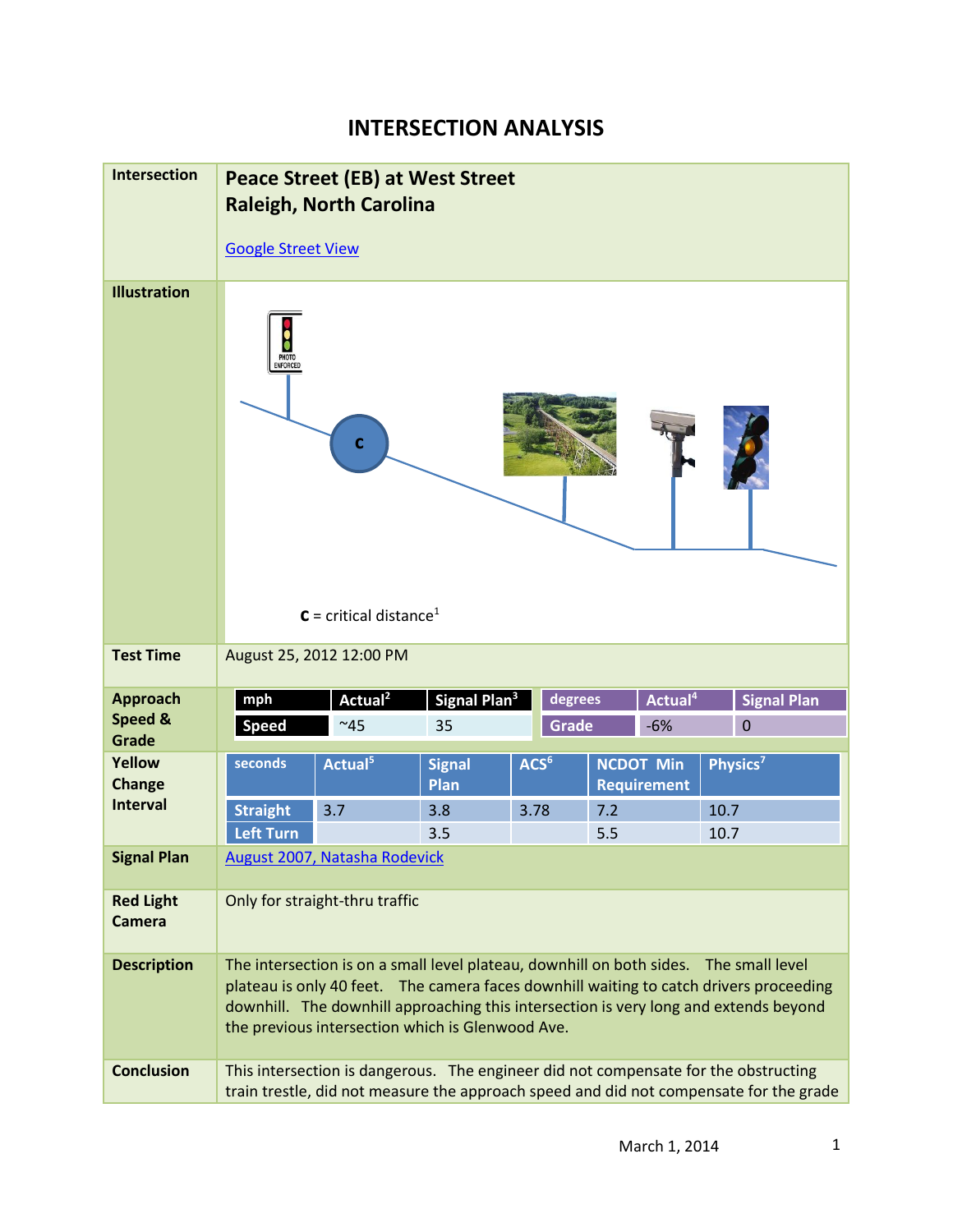|                                                   | of the road. The yellow light duration does not meet NCDOT specifications, does not<br>comply with sound engineering practices, and by applying the federal standard ITE<br>formula, opposes the laws of physics, all which forces drivers to run red lights.                                                                                                                                                                                                                                                                                                                                                                                                                                                                                                                                             |
|---------------------------------------------------|-----------------------------------------------------------------------------------------------------------------------------------------------------------------------------------------------------------------------------------------------------------------------------------------------------------------------------------------------------------------------------------------------------------------------------------------------------------------------------------------------------------------------------------------------------------------------------------------------------------------------------------------------------------------------------------------------------------------------------------------------------------------------------------------------------------|
| <b>Photo</b><br><b>Enforcement</b><br><b>Sign</b> | The engineer placed the sign correctly for a critical distance computed for an approach<br>speed of 35 mph, for a level road where the driver has an unobstructed view of the<br>traffic signal.                                                                                                                                                                                                                                                                                                                                                                                                                                                                                                                                                                                                          |
| <b>Failures</b>                                   | The yellow light duration does not take into account the grade of the hill. The<br>1.<br>critical distance for a 35 mph level road is 195 feet. 195 feet back from the<br>intersection stop line places the point of measurement of $v_0$ and g on the hill.<br>The<br>signal plan says the approach has grade 0, but at the point of measurement is a<br>downhill grade of 6°. This one problem shorts the yellow by 0.5 seconds.                                                                                                                                                                                                                                                                                                                                                                        |
|                                                   | The engineer did not take into account the presence of the train trestle. At the<br>2.<br>critical distance and for 50 feet up and down the hill from the critical distance (a<br>road segment extending 100 feet), the train trestle completely blocks the view of<br>the traffic signal. The driver does not have line-of-sight at the most critical part of<br>his approach. In order to give the driver fair warning, the driver needs an extra 2<br>seconds (35 mph = 50 ft/s) of perception time to cover the blind area.<br>This video<br>illustrates the two seconds of blindness.                                                                                                                                                                                                                |
|                                                   | The signal heads do not have back plates. It is difficult to discern the color the<br>3.<br>signal light especially in the morning when the glare of the sun is behind the signal.                                                                                                                                                                                                                                                                                                                                                                                                                                                                                                                                                                                                                        |
|                                                   | The engineer did not measure the approach speed.<br>4.                                                                                                                                                                                                                                                                                                                                                                                                                                                                                                                                                                                                                                                                                                                                                    |
|                                                   | At the Test Time, I could not measure the approach speed at the critical distance.<br>That is because there was no freely flowing traffic at the Test Time. The previous<br>traffic signal (Glenwood Ave) is out of synch with the signal at West. While the<br>West St. signal is green, the Glenwood light is red. When the Glenwood light is<br>green, the West St. signal is red. The distance between Glenwood and West is just<br>long enough for cars to accelerate to 35 mph but then they immediately have to<br>decelerate for traffic backed up at the red light at West. However at night I have<br>been travelling eastbound along Peace when Glenwood and West are in synch.<br>This is when one measures freely flowing traffic. At night, I have easily gone down<br>this hill at 45 mph. |
|                                                   | ITE Yellow Change Interval Formula fails to provide fair warning for drivers who tap<br>5.<br>their brakes while inside the critical distance. The Formula always induces a type 1<br>dilemma zone for any act of deceleration with intent to enter the intersection.<br>Drivers within the dilemma zone on the onset of yellow will have to run a red light.                                                                                                                                                                                                                                                                                                                                                                                                                                             |
|                                                   | There is much opposing traffic coming up the hill turning in front of drivers<br>a.<br>going down the hill. The downhill drivers tap their brakes often.                                                                                                                                                                                                                                                                                                                                                                                                                                                                                                                                                                                                                                                  |
|                                                   | b. There is a small short-cut road which eastbound drivers can take to turn right                                                                                                                                                                                                                                                                                                                                                                                                                                                                                                                                                                                                                                                                                                                         |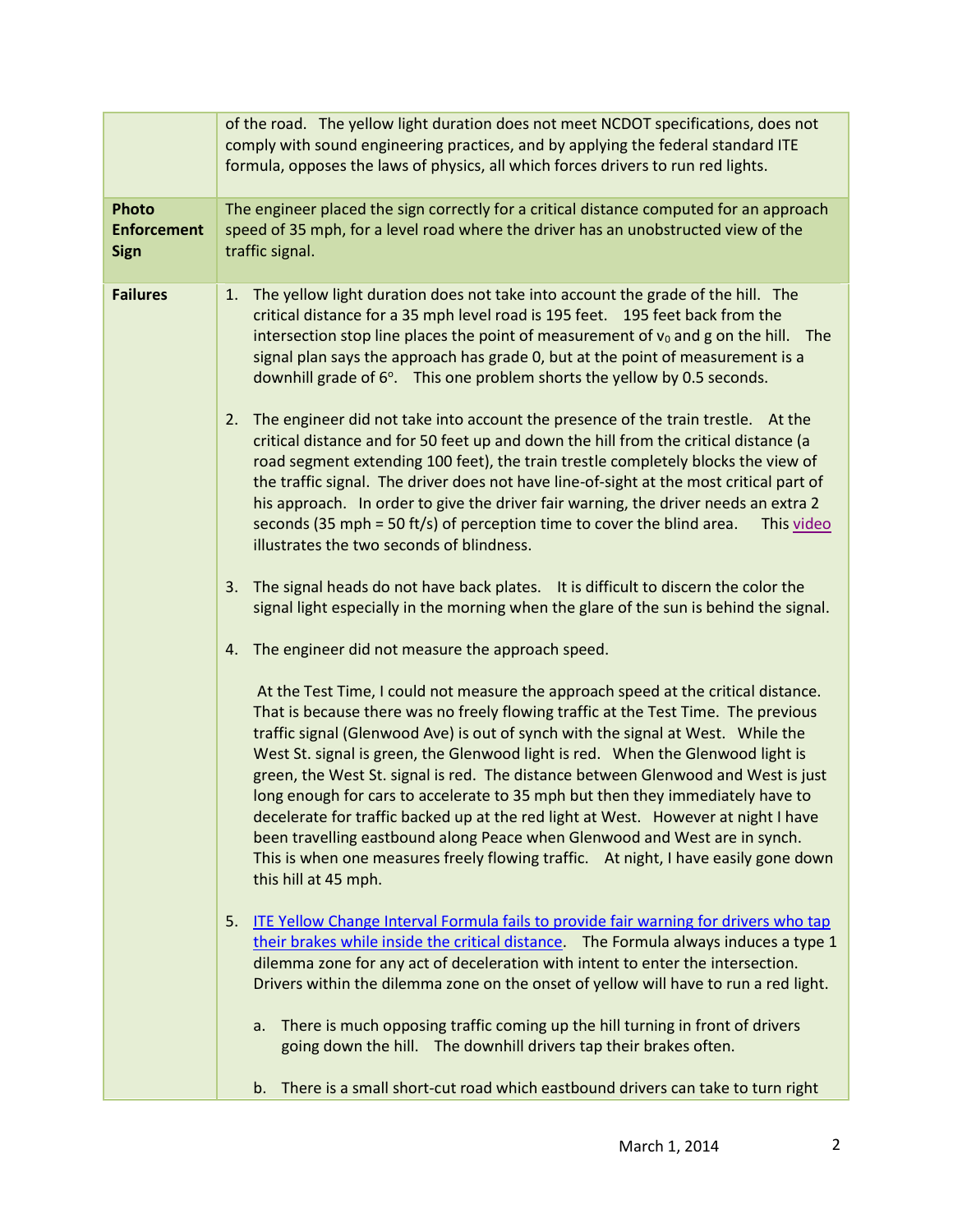|                                    | onto West St. The short-cut is about 20 feet before the signalized intersection<br>with the camera. The ITE Yellow Light Formula does not work for close-by<br>intersections. Downhill drivers must tap their brakes within the critical<br>distance of the signalized intersection in order to avoid rear-ending the right-<br>turning drivers. |
|------------------------------------|--------------------------------------------------------------------------------------------------------------------------------------------------------------------------------------------------------------------------------------------------------------------------------------------------------------------------------------------------|
| <b>NCDOT</b><br><b>Requirement</b> | The perception time must increase by 2 seconds to 3.5 seconds because of the<br>obstructing train trestle.<br>The approach speed is about 45 mph.<br>The grade of road is $-6^\circ$ .<br>Using the AASHTO values, the ITE Formula yields the yellow change interval = 7.2 s.                                                                    |

## **Footnotes**

For definitions of approach speed, critical distance the yellow change interval formula and for an explanation of the various types of problems, refer to *[Misapplied Physics in the International](http://redlightrobber.com/red/links_pdf/Misapplied-Physics-Red-Light-Cameras.pdf) [Standards that Set Yellow Light Durations Forces Drivers to Run Red Lights](http://redlightrobber.com/red/links_pdf/Misapplied-Physics-Red-Light-Cameras.pdf)*.

- 1. I measured the approach speed of vehicles at the critical distance using a Bushnell Speedster III Radar Gun. The accuracy of this model is  $+/-1$  mph. I did not take into account the cosine law, so the actual approach speed is greater than that shown here. The difference is insignificant.
- 2. The approach speed in the signal plan is that the traffic engineer plugged into the yellow change interval formula.
- 3. I measured the grade of the road using an iPad clinometer app.
- 4. I measured the yellow time using a Dakota Compass Stop watch. I take several measurements and then average them. So far my measurements have matched the signal plan by  $+/-0.10$ seconds.
- 5. Affiliated Computer Services (ACS) stamps a red light camera citation with the camera system's measured yellow time. The system measures the yellow time using passive magnetic inductance. The system senses a change in the intersection's yellow light circuit by sensing a magnetic field induced by its initiating electric current. It may take several tenths of a second before the yellow circuit completely closes and the yellow light bulbs illuminate. The ACS yellow interval is usually longer than the yellow duration the driver actually sees.
- 6. Any duration less than the laws of physics forces certain drivers to run red lights. Physics dictates the necessary yellow duration such that both drivers progressing at a constant